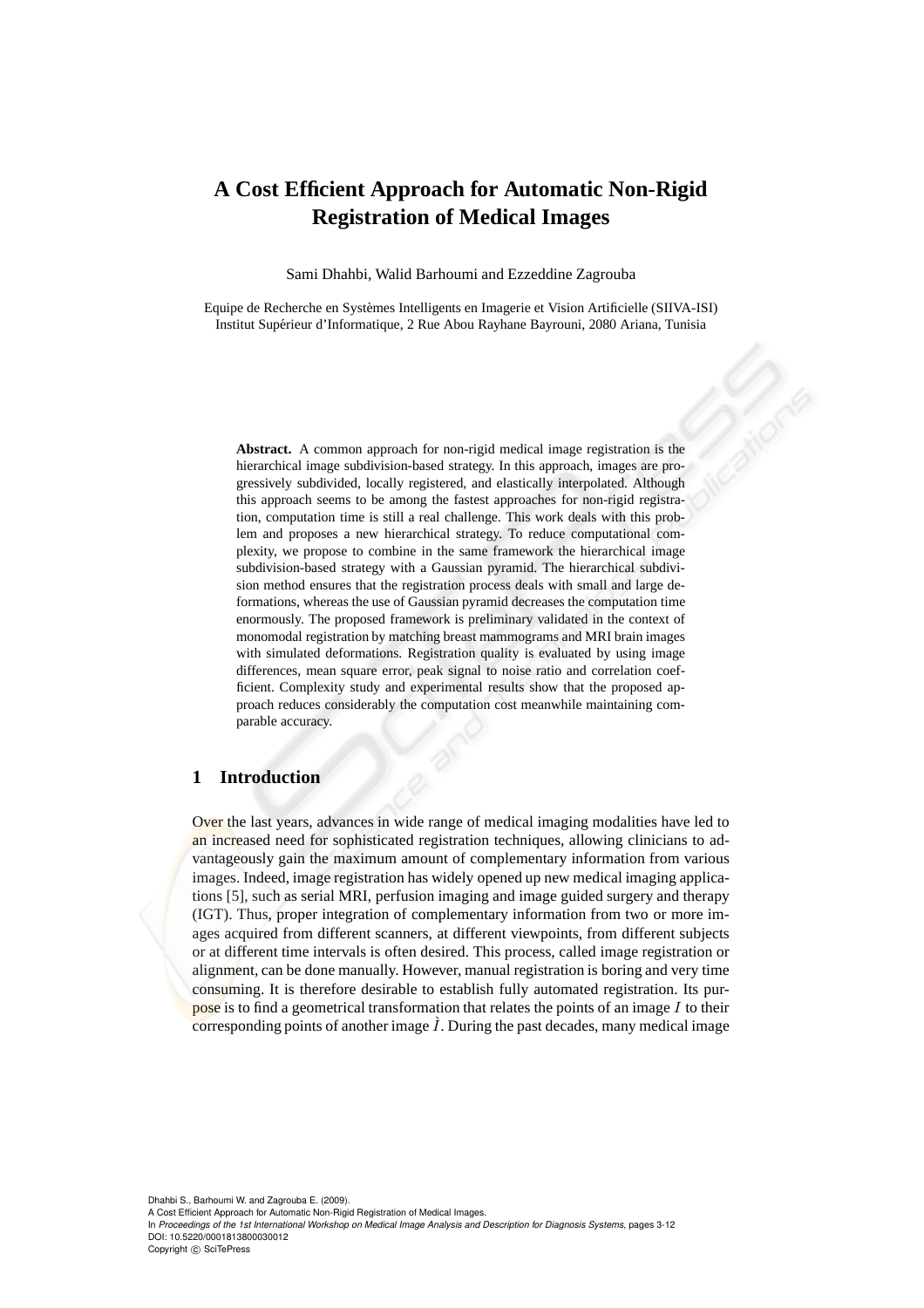registration algorithms have been developed, and several survey papers have been published [15, 10, 8]. These methods may be classified according to the used information, the similarity measure, the transformation model and the optimization process.

With respect to the first criterion, the proposed methods are classified as featurebased or area-based methods. The first group is based on the extraction of salient structures in the image, whereas the latter operates directly on the image intensities, without prior data reduction by the user or by a segmentation process. Since the final registration result of feature-based methods depends enormously on the segmentation step, its use is recommended only if the images contain enough distinctive and easily detectable objects [10]. Thus, as medical images do not contain enough details, area-based methods are rather employed. Nevertheless, the main drawback of these methods is the computation time.

The similarity criterion quantifies the similarity between the images to be aligned. Measures based on information theory, such mutual information (MI), are more suitable for multiomodal registration and therefore they are often used in this case. Nevertheless, several problems have to be faced when using MI, particularly if it is applied to smallsized images, mainly computation coast and interpolation artefact [1]. Therefore, faster but reliable criteria are rather employed in the case of monomodal registation. In particular, the correlation coefficient (CC) is optimal when assuming a linear dependency between images intensities, which is a reasonable hypothesis in case of mono-modal registration [13].

The transformation model defines how one image can be deformed to match another image. The simplest examples are the rigid and the affine transformations. However, when the objects under investigation are highly non-rigidly deformed, a non-rigid transformation, capable to deal with more localized spatial changes, is always needed [4]. The most accurate non-rigid registration methods are based on physical models. However, those methods are computationally very expensive. Therefore, various simplifications have been proposed to approximate the underlying physical deformation [5]. One possible way to approach the related problems is to model the elastic transformation as an interpolation of multiple local rigid-body registrations. This approach involves subdivision of one or both the participating images, followed by independent registration of corresponding subimages. A smoothly global non-linear transformation is then generated from the local registration solutions using interpolation schemes [9]. Nevertheless, non-rigid transformations are always defined by a large number of parameters. Thus, searching for a such global registration transformation by using a similarity measure may result on an abundance of local minima and an increasing computational time. To overcome these problems, hierarchical matching strategies are always advised. Initial matches are often performed rapidly due to a reduction in input data quantity or the calculation of a simplified transformation. According to the reduction or the simplification done in the coarsest levels, hierarchical registration approaches can be classified as hierarchies of data or warp complexity [8]. Hierarchies of data complexity require parallel generation of a set of modified copies of the input images which contain decreasing levels of details. This will ideally create a hierarchy of images from the most global to the most intricate. Such hierarchies of decreasing data complexity are provided by scale spaces, where the image size is constant in all levels, or by pyramids,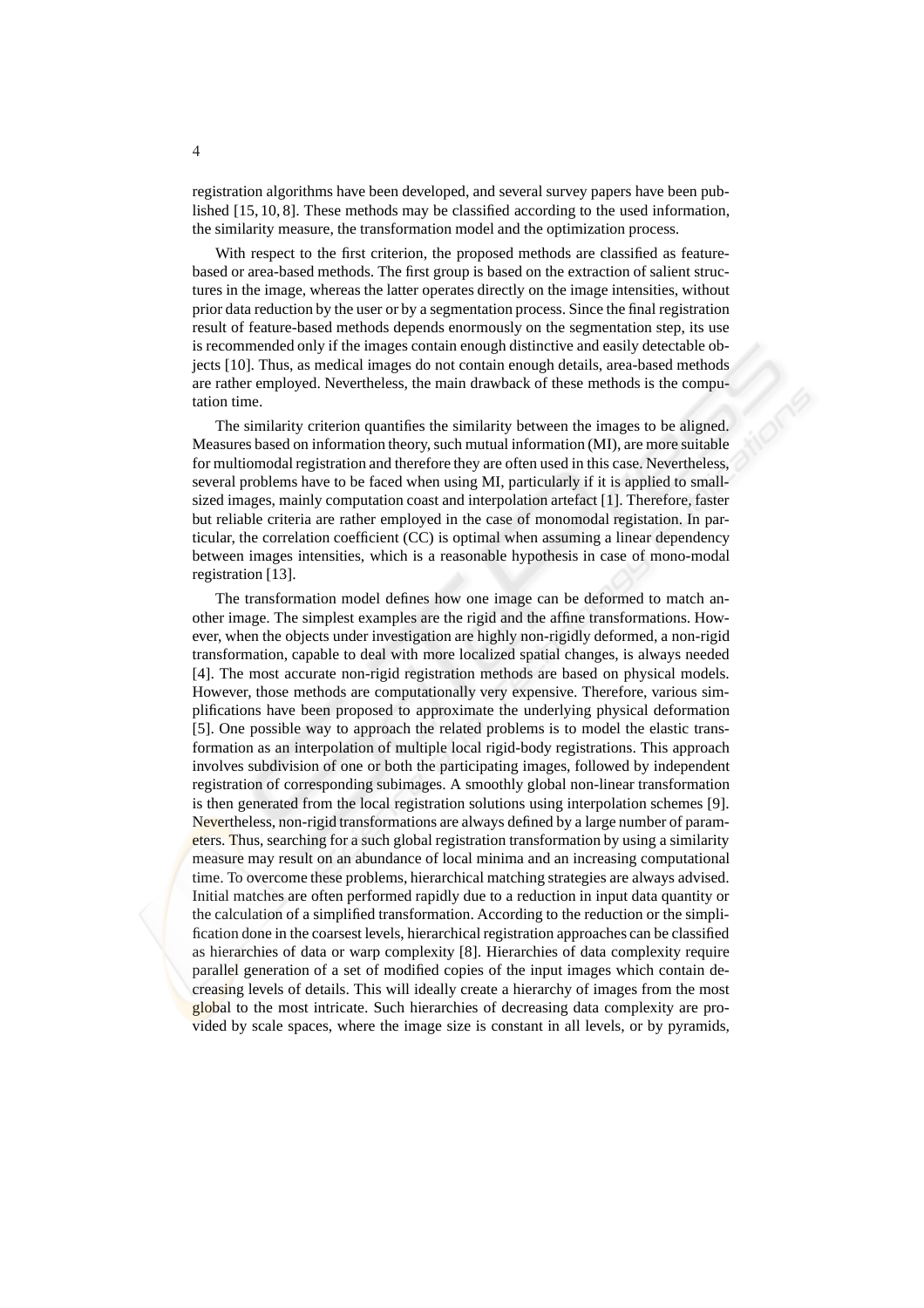where image size is reduced in each successive level. In the latter case, the reduction in the amount of data to be processed in the coarse level images may speed up the computation of optimal parameters. This represents an additional advantage for pixel-based matching schemes. On the other hand, registration warps can be summarized either by coefficients of basis functions or by displacements of landmarks. At each level of the hierarchy, increasing the number of coefficients in the former and the number of landmarks in the latter, increases the complexity with which the warp can be described.

To be integrated in a computer-aided detection and diagnosis system, the non-rigid registration method must be fast and automated. Consequently, a convenient choice of the different components of the registration method may be as follows:

- 1. Used information: to be automated, the method must be area-based;
- 2. Similarity criterion: cross correlation can be used since we handle monomodal registration in our experiments:
- 3. Transformation model: as medical organs are elastic bodies, a robust elastic deformation model must be used. To decrease the computation cost, an appropriate choice may be the one based on image-subdivision;
- 4. Optimization process: to accelerate the registration algorithm, hierarchical matching strategies are very useful.

In this work, we propose a simple, but efficient, modification of the hierarchical image subdivision-based strategy for non-rigid registration [9], which decreases its computation cost. In fact, we combine in the same framework the hierarchical approach with a Gaussian pyramid. The hierarchical image subdivision method ensures that the registration process deals with small and large deformations, whereas the use of Gaussian pyramid accelerates the registration process enormously. The rest of this paper is organized as follows. The hierarchical subdivision strategy, the Gaussian pyramid and related works which tend to combine hierarchies of data and warp are discussed in the next section. The proposed framework and its validation are presented successively in sections 3 and 4. Conclusions and ideas for future works are summarized in section 5.

## **2 Hierarchical Registration**

#### **2.1 Hierarchical Image Subdivision**

Likar and Pernus [9] have developed a hierarchical framework for automated non-rigid registration, with increasing warp complexity while increasing the number of landmarks in each level. The images to be registered are subdivided into four subimages, which are then locally and independently registered by a rigid transformation. This process is repeated until the regions are of a predetermined minimum size (Fig. 1). Thus, after completing l stages, the image is divided into  $4<sup>l</sup>$  equal-sized pieces. For each subimage, a rotation angle and a translation value are determined. Elastic thin-plate splines technique [3] is then used to interpolate the centers of the registered sub-images. This hierarchical approach ensures that the registration process deals both with small and large deformations. Although this approach is faster than non-rigid algorithms based on physical models and it seems to be among the fastest elastic registration approaches [7], computation cost is the most challenging obstacle to widespread its incorporation into real time clinical applications.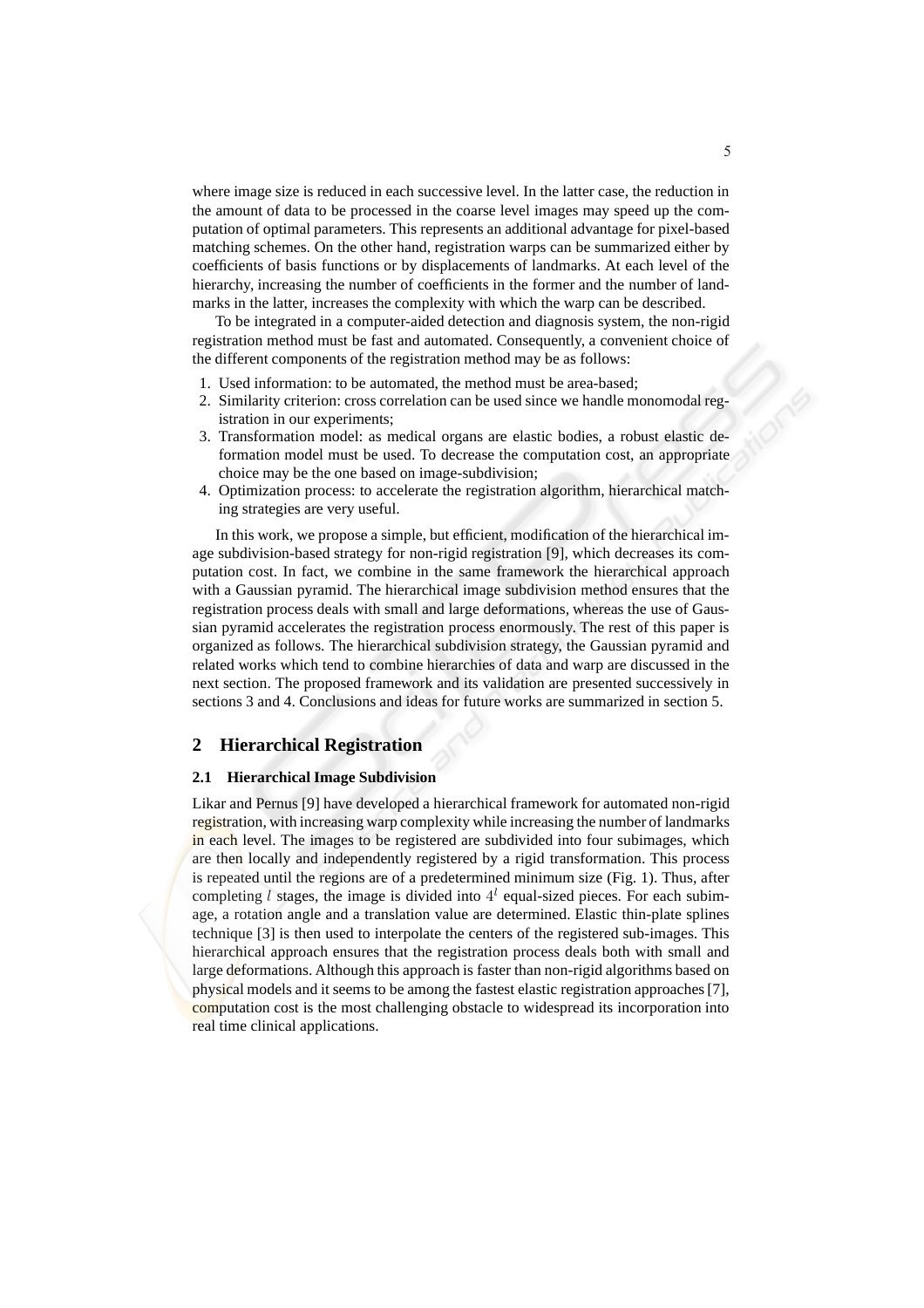



**Fig. 1.** The classical hierarchical image-based subdivision approach [9] and the Gaussian pyramidal approach for elastic image registration.

#### **2.2 Gaussian Pyramid**

Multiresolution is usually desirable in image registration, since it saves time and also improves the registration accuracy [11]. Gaussian pyramid is the most commonly used multiresolution representation for image registration [14]. It requires the parallel generation of a family of images from each of the original source and target images, where image size (resolution) is reduced in each successive level. Each level is formed by first applying Gaussian smoothing (on the original images) with increasing scale and then downsampling the previous level (smoothed images) (Fig. 1.). In addition to avoiding local minima traps, the Gaussian pyramid has the advantage of reducing computation time since the quantity of data is less in the lowest levels [8].

### **2.3 Combining Hierarchies of Data and Warp**

In order to decrease computation cost of non-rigid registration, some works tend to combine hierarchies of data and warp complexity on the same framework. For example, Hellier et al. [5] proposed a hierarchical multiresolution and multigrid framework for non-rigid registration of MR images of the head. At each level of resolution, a multigrid minimization based on successive partitions of the initial volume is used. This method is based on transformations of higher complexity at initial subdivision levels with larger subvolumes and simpler modes at later levels having smaller subvolumes. Besides, Auer et al. [2] proposed an automatic non-rigid registration scheme for stained histological sections. They developed a hierarchical registration algorithm, by basically using a fast coarse rigid registration step, followed by a slower, but finer, non-rigid elastic registration. For the coarse registration, they used an image pyramid to speed up the algorithm. Although those methods combine hierarchy of data and warp, only either the data or the warp complexity increases at each level of the hierarchy.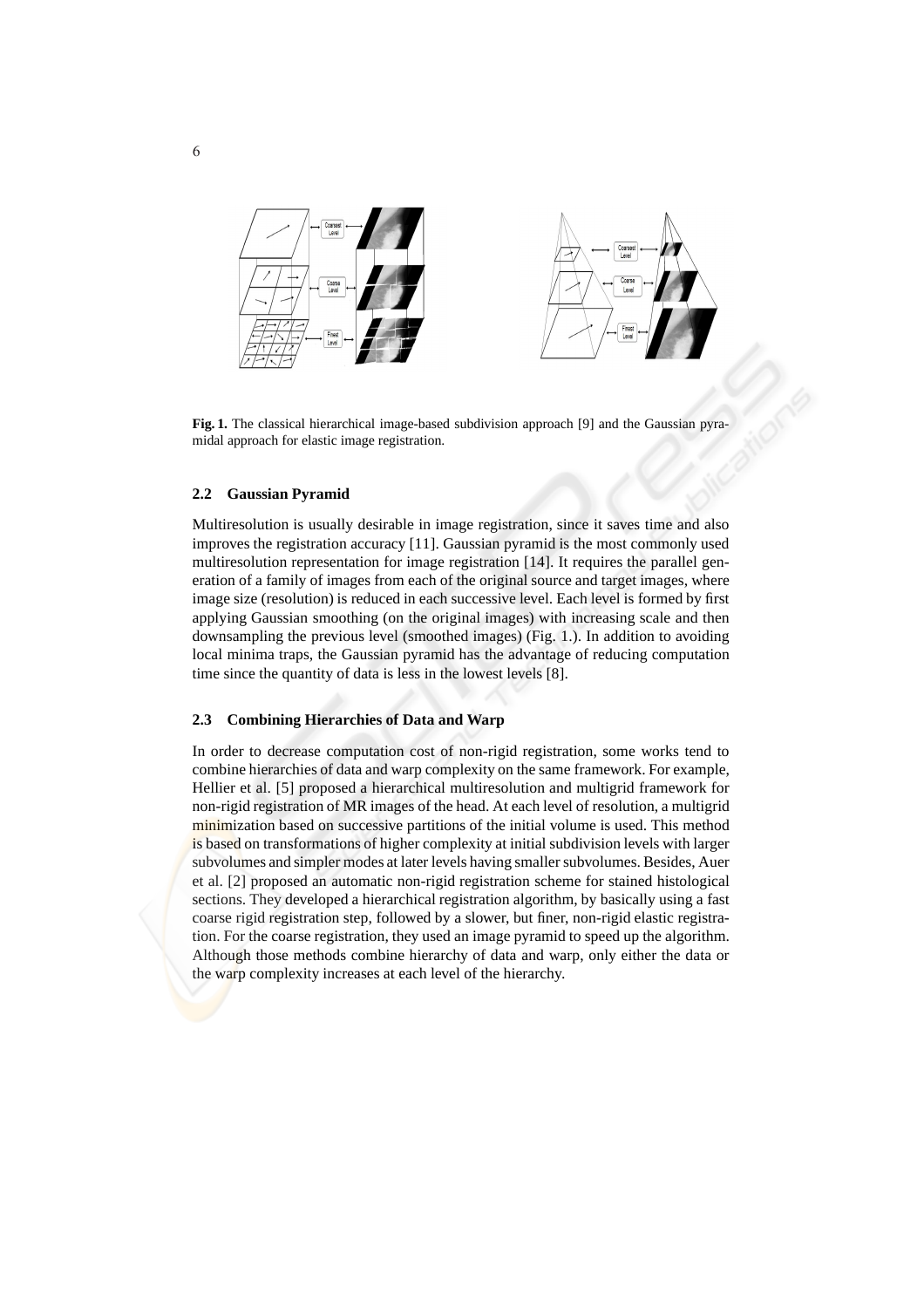

**Fig. 2.** The proposed hierarchical framework for non-rigid image registration.

## **3 Proposed Framework**

The proposed method combines the hierarchical image subdivision-based approach and Gaussian image pyramid. Contrary to the aforementioned methods, the complexity of both data and warp increase at each level of the hierarchy (Fig. 2.).

Firstly, we construct Gaussian image pyramids for the reference and the target images. At each level of the pyramid, the images to be registered are subdivided into subimages of predetermined minimum size, which are then locally registered. In the coarsest level, as the image size is equal to the minimum size, only global rigid registration is required. In the second level, the images are subdivided into four subimages, which are then locally and independently registered by a rigid transformation. This process is repeated until the finest level in the pyramid is reached. As the algorithm progresses to finer resolutions, both the size of the image and the number of landmarks increase. In local rigid registration, we use  $CC(1)$  as a similarity measure since we handle monomodal registration. In addition, Powell's multidimensional scheme [6] is used as optimization method. Note that the levels' number is imposed by the predetermined minimum size of the smaller used subimage.

$$
CC = \frac{\sum_{i} \sum_{j} (I(i,j) - \overline{I})(\overline{I}(i,j) - \overline{I})}{\sqrt{(\sum_{i} \sum_{j} (I(i,j) - \overline{I})^2)(\sum_{i} \sum_{j} (\overline{I}(i,j) - \overline{I})^2)}}.
$$
(1)

Finally, thin-plate splines (TPS) is used to elastically interpolate the local transformations to obtain the final global smooth transformation. Indeed, TPS is a common tool for multi-dimensional interpolation problems and has useful smoothing properties. The use of this technique for elastic registration is pioneered by Bookstein [3]. The method has an elegant algebra expressing the approximation of a physical bending of a thin metal plate on point constraints. The smooth function  $f(x, y)$ , describing the plate,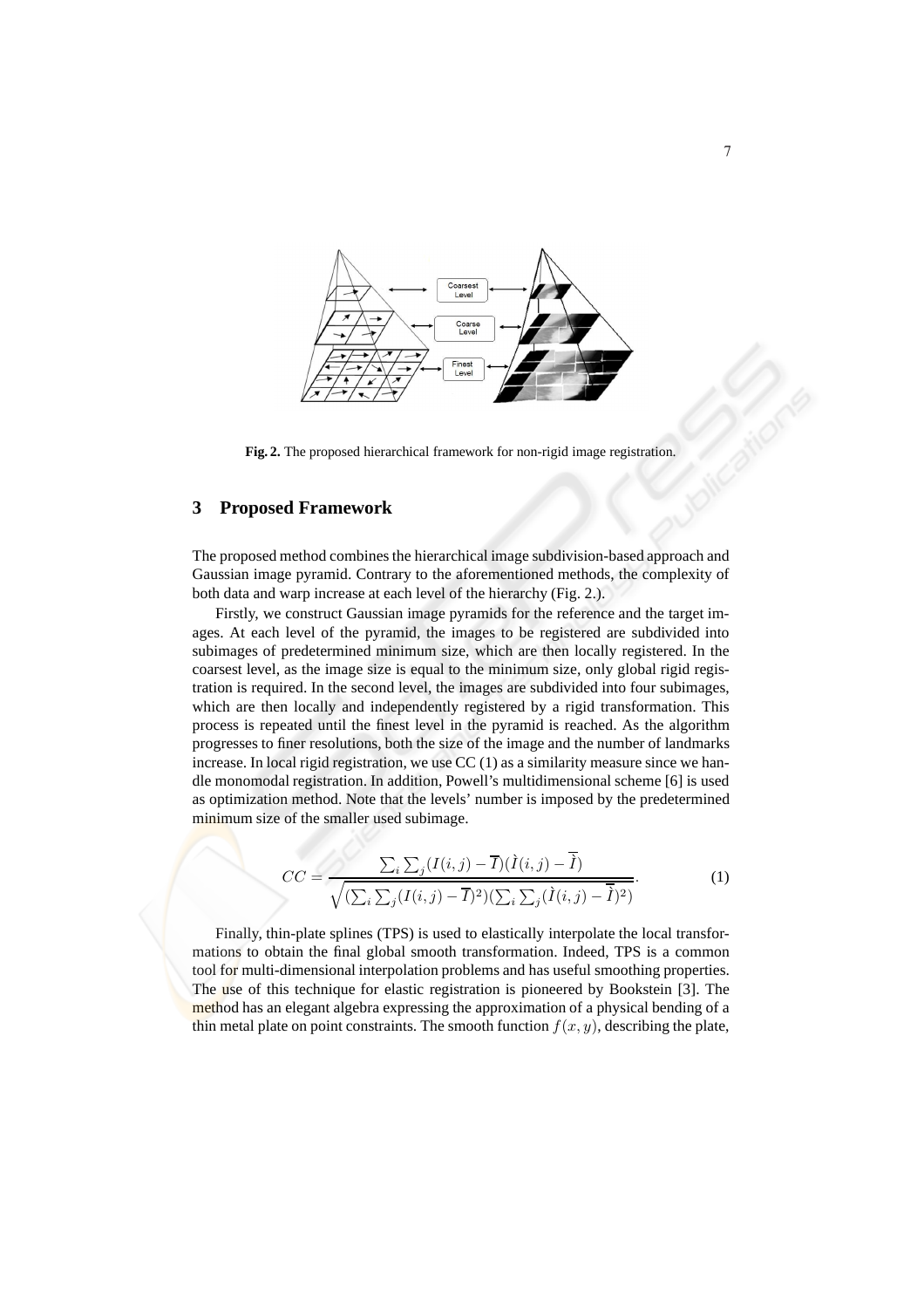minimizes the following bending energy function:

$$
I_f = \int \int_R^2 (\frac{\partial^2 f}{\partial x^2})^2 + 2(\frac{\partial^2 f}{\partial x \partial y})^2 + (\frac{\partial^2 f}{\partial y^2})^2 dx dy.
$$
 (2)

Suppose that we have two sets of *n* corresponding centers  $(x_i, y_i)$  and  $(\grave{x}_i, \grave{y}_i)$  of the registered subimages, and let  $f_x$  and  $f_y$  two separate thin-plate spline functions which model the displacement of the subimages centers (landmarks) respectively in the  $x$ and y direction  $((f_x(x_i, y_i), f_y(x_i, y_i)) = (\dot{x}_i, \dot{y}_i))$ . The thin-plate spline interpolation functions which maps corresponding points can be written as:

$$
f_x(x,y) = a_x + a_{xx}x + a_{xy}y + \sum_{i=1}^n w_{xi}U(|(x,y) - (x_i, y_i)|),
$$
\n(3)

$$
f_y(x,y) = a_y + a_{yx}x + a_{yy}y + \sum_{i=1}^n w_{yi}U(|(x,y) - (x_i, y_i)|). \tag{4}
$$

where  $U(r) = r^2 \log(r^2)$  is fundamental solution of the biharmonic equation ( $\Delta^2 U =$ 0) that satisfies the condition of bending energy minimization. The parameters  $a_x, a_{xx}$ ,  $a_{xy}$ ,  $a_{y}$ ,  $a_{yx}$  and  $a_{yy}$  represent the linear affine transformation, while  $w_{xi}$  and  $w_{yi}$ represent the weights of the non-linear radial interpolation function U.

#### **4 Validation**

#### **4.1 Computational Complexity**

To illustrate the usefulness and the gain obtained in computation cost by our approach, we compare its computation complexity with the one of the classical hierarchical subdivision based scheme. In fact, the cpu time of a registration process is mainly consumed during the computation of the similarity measure. Therefore, our analysis of computational complexity will concentrate on the estimation of CC. According to the equation (1), the computation of the numerator in the CC formula requires  $T^2$  multiplications when the subimages' size is  $T \times T$ . In addition, to simplify the complexity computation, we assume that local rigid transformations are composed only of translations over  $x$  and  $y$  axis, and the allowable translation in each direction must not exceed the quarter of the image size. If an exhaustive search is used to find parameters of local transformations, then the complexity of computing CC in local registration is  $\frac{T^2}{4}$  $\frac{1}{4}$ . Thus, given two input  $N \times N$  images I (reference) and  $\hat{I}$  (target) and let the number of levels is l (the smallest subimage size is then  $\frac{N}{2^{l-1}}$ ), in each level  $j$  ( $1 \le j \le l$ ) the number of subimages to be rigidly registered is  $4^{j-1}$  for the proposed approach as well as for the classical one. However, the size of each subimage is  $\frac{N}{2^{l-1}}$  (*resp.*  $\frac{N}{2^{j-1}}$ ) in the case of our (*resp.* classical) solution. Thus, the cost of the level  $\tilde{j}$  is  $N^4 \cdot 2^{(2j-4l)}$  (*resp.*  $N^4 \cdot 2^{(-2j)}$ ) in our (*resp.* the classical) case. Consequently, the total cost of the suggested scheme  $(5)$  and the one of the classical hierarchical scheme (6) are consecutively defined by: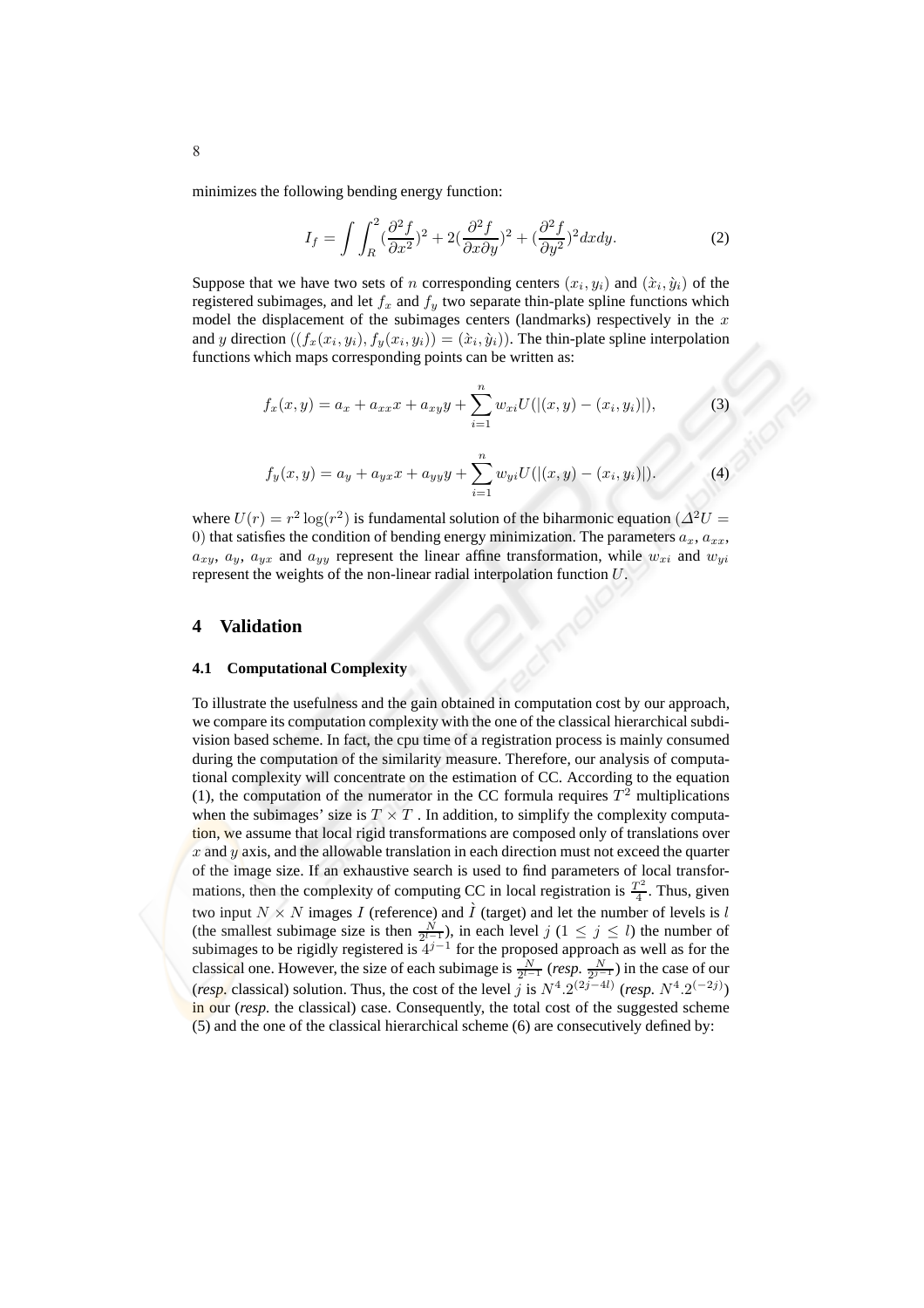$$
\sum_{j=1}^{l} N^4 \cdot 2^{(2j-4l)} = \frac{4 \cdot N^4}{3} 4^{-l}
$$
 (5)

$$
\sum_{j=1}^{l} N^4 \cdot 2^{(-2j)} = \frac{4 \cdot N^4}{3} (4^l - 1)
$$
 (6)

Besides, we compared the total cpu time for the two studied schemes while specifying the evolution of this time from a level of the hierarchy to the next one (Fig. 3). This was done for  $512 \times 512$  MRI images with  $l = 4$ . Methods are implemented in Matlab, and the platform used is a Windows PC with Intel P-4 1.6 GHz processor and 1G RAM memory. While comparing the complexity cost as well as the total cpu time of the proposed solution with those of the classical subdivision-based scheme, it is clear that our method outperforms considerably the classical approach in terms of computation cost.



**Fig. 3.** Evolution of the cpu time relatively to the hierarchy level.

### **4.2 Registration Accuracy**

In order to validate the registration accuracy of the proposed framework, simulated deformation are randomly introduced to breast mammograms (from the MIAS digital mammogram database [12]) and to MRI brain images. Since we handle images of the same modality, image-subtraction comparison can be used to visually assess the quality of the registration process (Fig. 4, Fig. 5). Besides, to quantitatively assess the quality of the registration, we compute the correlation coefficient (CC) (1), the mean square error (MSE) (7) and the peak signal to noise ratio (PSNR) (8). In Tab.1 (*resp.* Tab.2) we illustrate the CC, MSE and PSNR errors for the pre-registration, the affine registration, the classical hierarchical subdivision approach and the proposed framework recorded with mammogram (*resp.* MRI brain) images. The above obtained results indicate that both the classical hierarchical subdivision approach and the proposed framework perform better than affine registration. Moreover, we can deduce that the classical and the proposed approaches produce almost similar results in terms of CC, MSE and PSNR. This proves the effectiveness of the proposed framework, since it accelerates the registration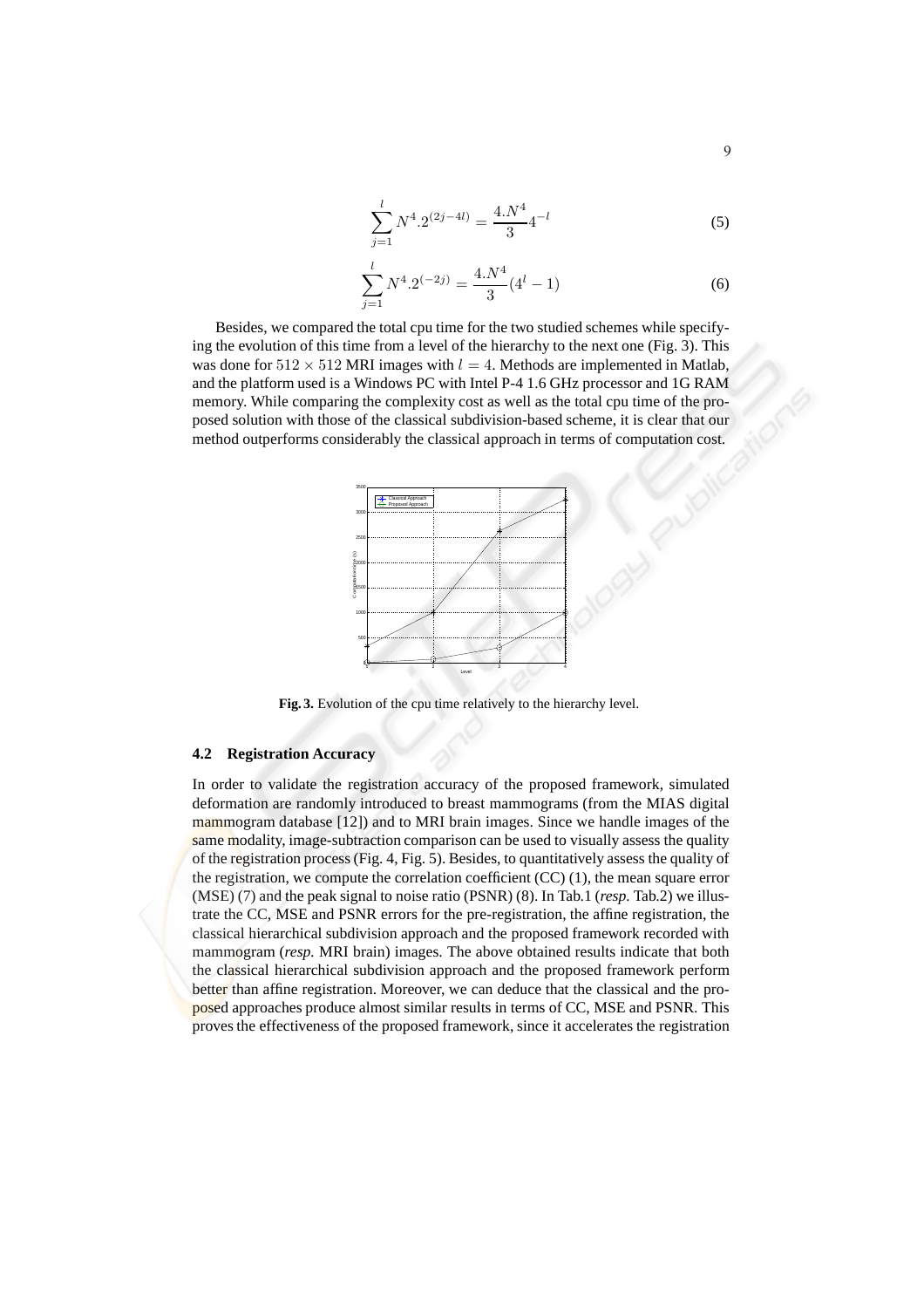process without significant loss of the registration quality. Note that affine registration removes most of the global differences from the studied images, whereas non-rigid registration performs mainly local improvements.

$$
MSE = \frac{1}{NM} \sum_{i}^{M} \sum_{j}^{N} [I(i, j) - \dot{I}(i, j)]^{2}.
$$
 (7)  
 
$$
PSNR = 10 \cdot log \frac{255^{2}}{MSE}.
$$
 (8)

**Table 1.** CC, MSE and PSNR registration errors for mammograms.

|                                     |  | CC MSE PSNR |
|-------------------------------------|--|-------------|
| Pre-registration 0.79 2729 31.70    |  |             |
| Affine registration 0.951 661 45.87 |  |             |
| Classical approach 0.953 636 46.27  |  |             |
| Proposed approach 0.953 635 46.28   |  |             |

**Table 2.** CC, MSE and PSNR registration errors for brain MRI.

|                                            |  | CC MSE PSNR |
|--------------------------------------------|--|-------------|
| Pre-registration $\boxed{0.64}$ 3423 29.44 |  |             |
| Affine registration 0.89 1116 40.64        |  |             |
| Classical approach 0.916 847 43.39         |  |             |
| Proposed approach 0.911 897 42.82          |  |             |

# **5 Conclusions**

Although the hierarchical image subdivision-based procedure seems to be among the fastest non-rigid registration methods, its computation cost is a real challenge to be integrated in real-time clinical routines. To reduce the computational complexity, we have proposed a simple and elegant method which combine in the same framework the hierarchical method with a Gaussian pyramid. Indeed, a Gaussian pyramid is first defined for each of the reference and the target images. Then, at each level of the pyramid, the images to be registered are subdivided into four quarters, which are then locally and independently registered using a rigid transformation based on CC score and Powell optimization technique. Then, relatively to each subimage, a landmark is defined as its center. Lastly, given the set of corresponding landmarks, the TPS interpolator is used to estimate the correspondence function between the two studied images. Experimental results show the effectiveness of our method for non-rigid registration of medical images. One of the benefits of the proposed approach is its ability to run automatically, avoiding the reliance on accurate segmentation or control-point extraction. Another benefit is the reduction in computation complexity. Indeed, when compared to classical approach, our solution decreases considerably computation cost without meaningful loss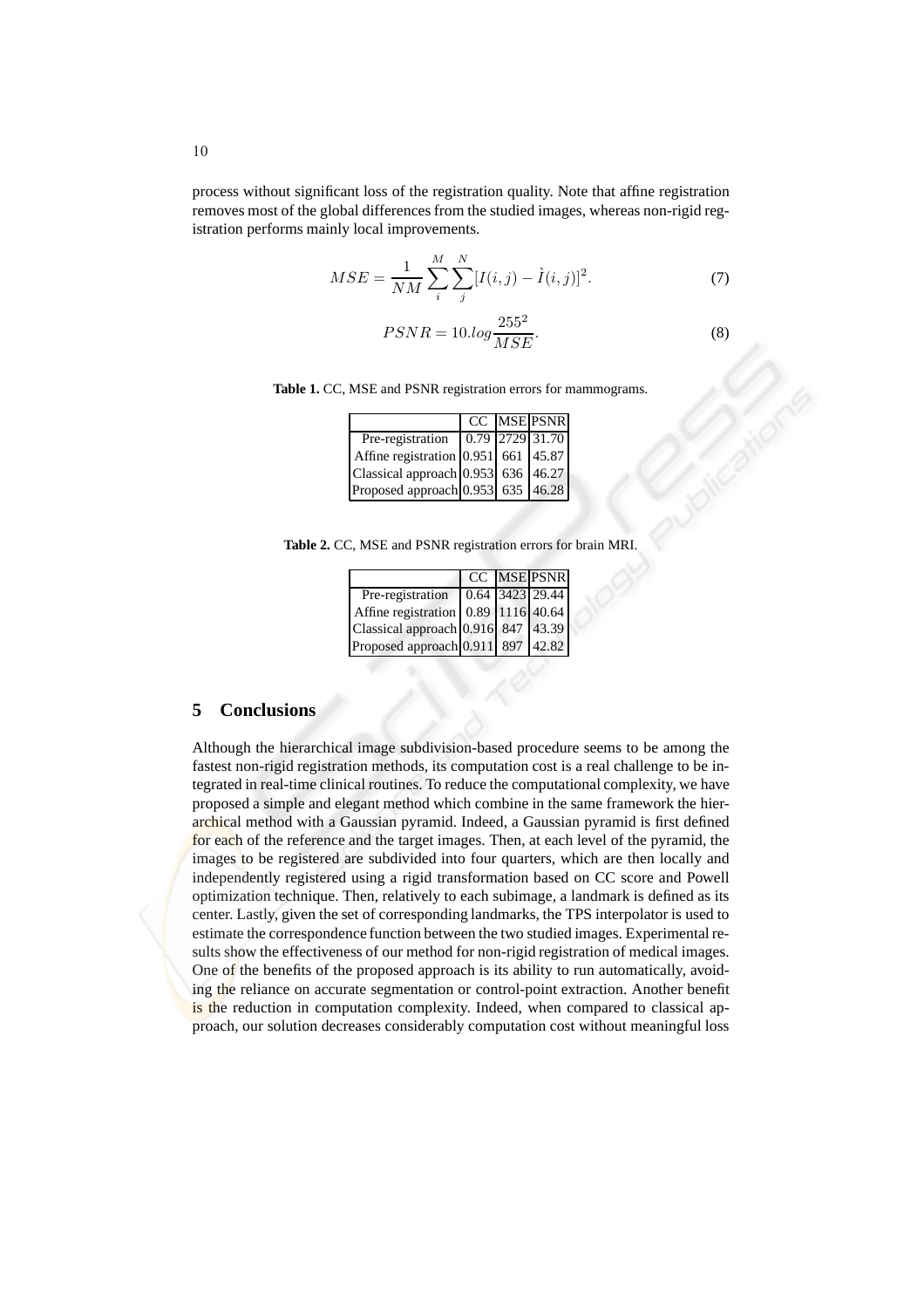

**Fig. 4.** Hierarchical registration results of mdb050 mammogram with simulated deformations: a) Target mammogram. b) Reference mammogram. c) Affine registered image. Non-rigid registered image using: d) Classical hierarchical non-rigid registration, e) Proposed method. f) Preregistration difference image. Post-registration difference image using: g) Affine registration, h) Classical hierarchical non-rigid registration, i) Proposed method.



**Fig. 5.** Hierarchical registration results of brain MRI with simulated deformations: a) Target image. b) Reference image. c) Affine registered image. Non-rigid registered image using: d) Classical hierarchical non-rigid registration, e) Proposed method. f) Pre-registration difference image. Post-registration difference image using: g) Affine registration, h) Classical hierarchical non-rigid registration, i) Proposed method.

of the registration accuracy. Actually, we are working on the application of the suggested approach for bilateral mammogram registration in the context of breast tumors diagnosis. Besides, since the proposed method deals with intensity based registration, it is of great interest to extend this approach to multimodal registration. Therefore, our